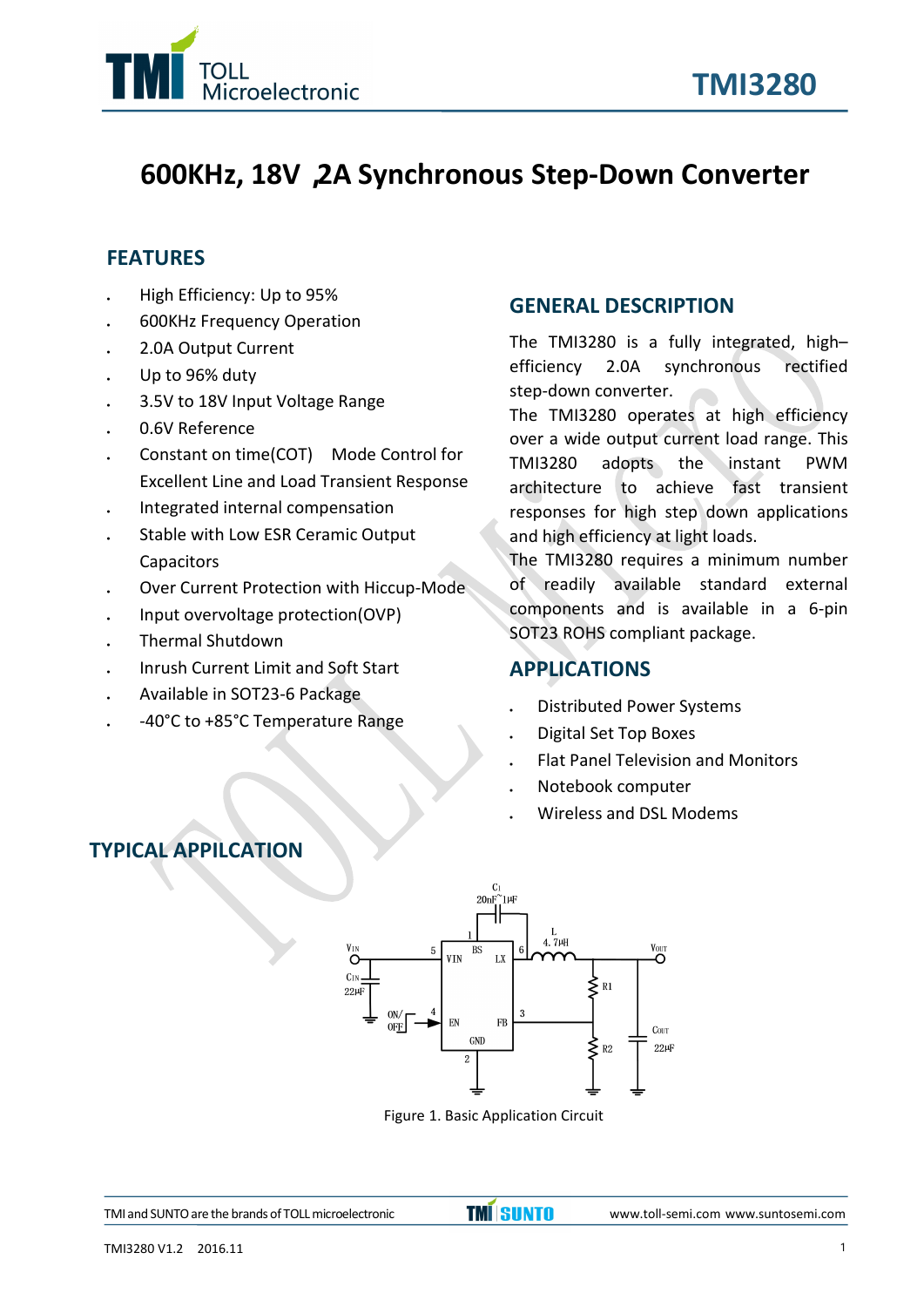

## **ABSOLUTE MAXIMUM RATINGS (Note 1)**

| Parameter                                    | Value           | Unit         |
|----------------------------------------------|-----------------|--------------|
| Input Supply Voltage, EN                     | $-0.3^{\sim}23$ | V            |
| LX Voltages                                  | $-0.3^{\sim}23$ | V            |
| FB Voltage                                   | $-0.3^{\sim}6$  | $\vee$       |
| <b>BS Voltage</b>                            | $-0.3^{\sim}25$ | V            |
| Storage Temperature Range                    | $-65^{\sim}150$ | $^{\circ}$ C |
| Junction Temperture(Note2)                   | 155             | $^{\circ}$ C |
| Power Dissipation                            | 600             | mW           |
| Lead Temperature(Soldering, 10s)<br><b>A</b> | 260             | $^{\circ}$ C |

## **PIN CONFIGURATION**



SOT23-6

## **Top Mark: S4CXXX (S4C: Device Code, XXX: Inside Code)**

| <b>Part Number</b> | Package | Top mark | <b>Quantity/Reel</b> |
|--------------------|---------|----------|----------------------|
| <b>TMI3280</b>     | SOT23-6 | S4CXXX   | 3000                 |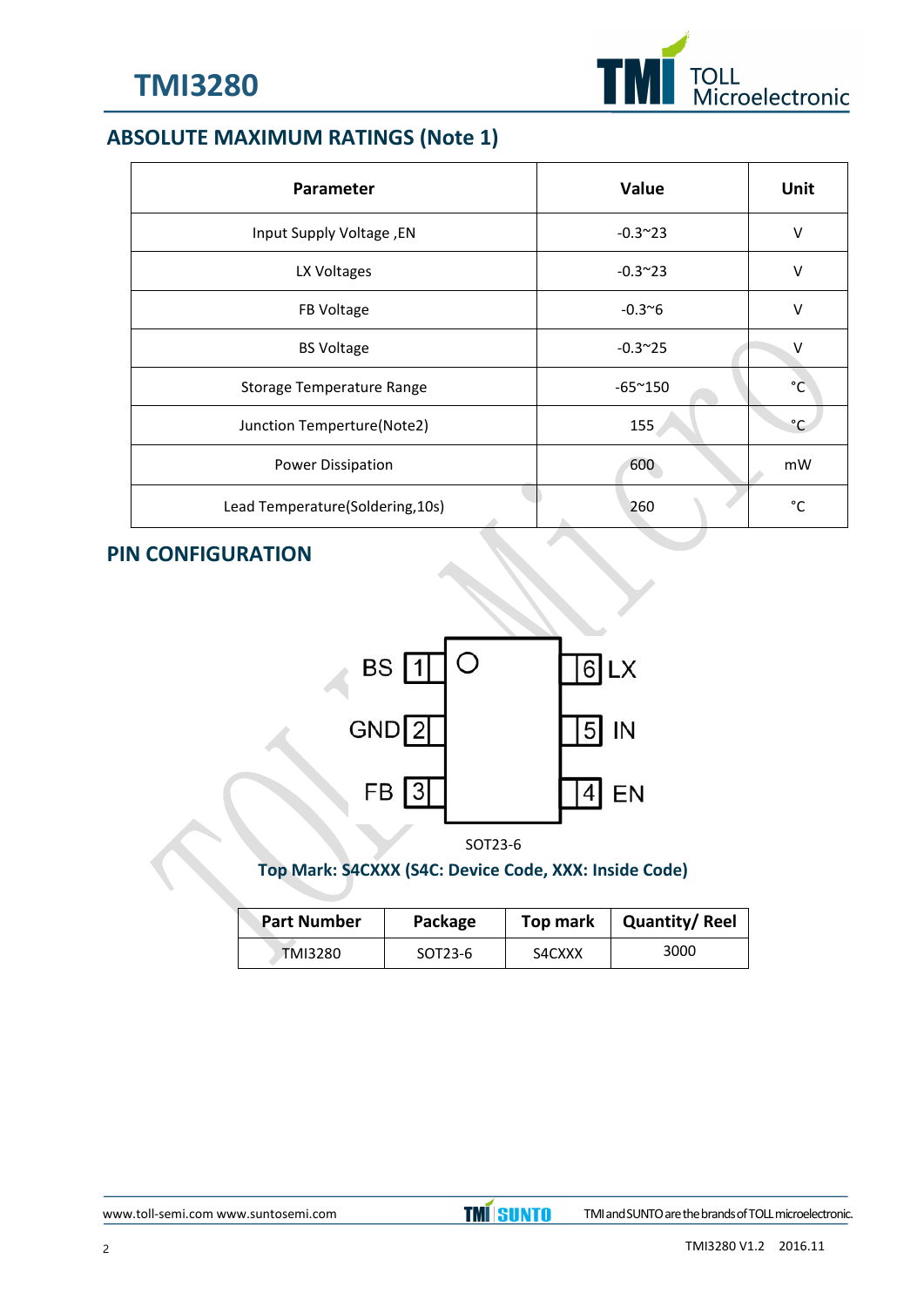



## **PIN FUNCTIONS**

| Pin           | <b>Name</b> | <b>Function</b>                                                                                                                       |
|---------------|-------------|---------------------------------------------------------------------------------------------------------------------------------------|
|               | <b>BS</b>   | Bootstrap. A capacitor connected between LX and BST pins is required to form a floating<br>supply across the high-side switch driver. |
| $\mathcal{P}$ | <b>GND</b>  | Ground                                                                                                                                |
| 3             | <b>FB</b>   | Adjustable version feedback input. Connect FB to the center point of the external resistor<br>divider.                                |
| 4             | EN          | Drive this pin to a logic-high to enable the IC. Drive to a logic-low to disable the IC and<br>enter micro-power shutdown mode.       |
| 5             | IN          | Power supply Pin                                                                                                                      |
| 6             | <b>LX</b>   | Switching Pin                                                                                                                         |

### **ESD RATING**

| <b>Items</b> | <b>Description</b>            | Value | Unit |
|--------------|-------------------------------|-------|------|
| <b>VESD</b>  | Human Body Model for all pins | ±2000 |      |

 $\Delta$ 

## **JEDEC specification JS-001**

## **RECOMMENDED OPERATING CONDITIONS**

| <b>Items</b>  | <b>Description</b>                 | Min | <b>Max</b> | Unit        |
|---------------|------------------------------------|-----|------------|-------------|
| Voltage Range | ١N                                 | 3.5 | 18         |             |
| TA            | <b>Operating Temperature Range</b> | -40 | 85         | $\sim$<br>֊ |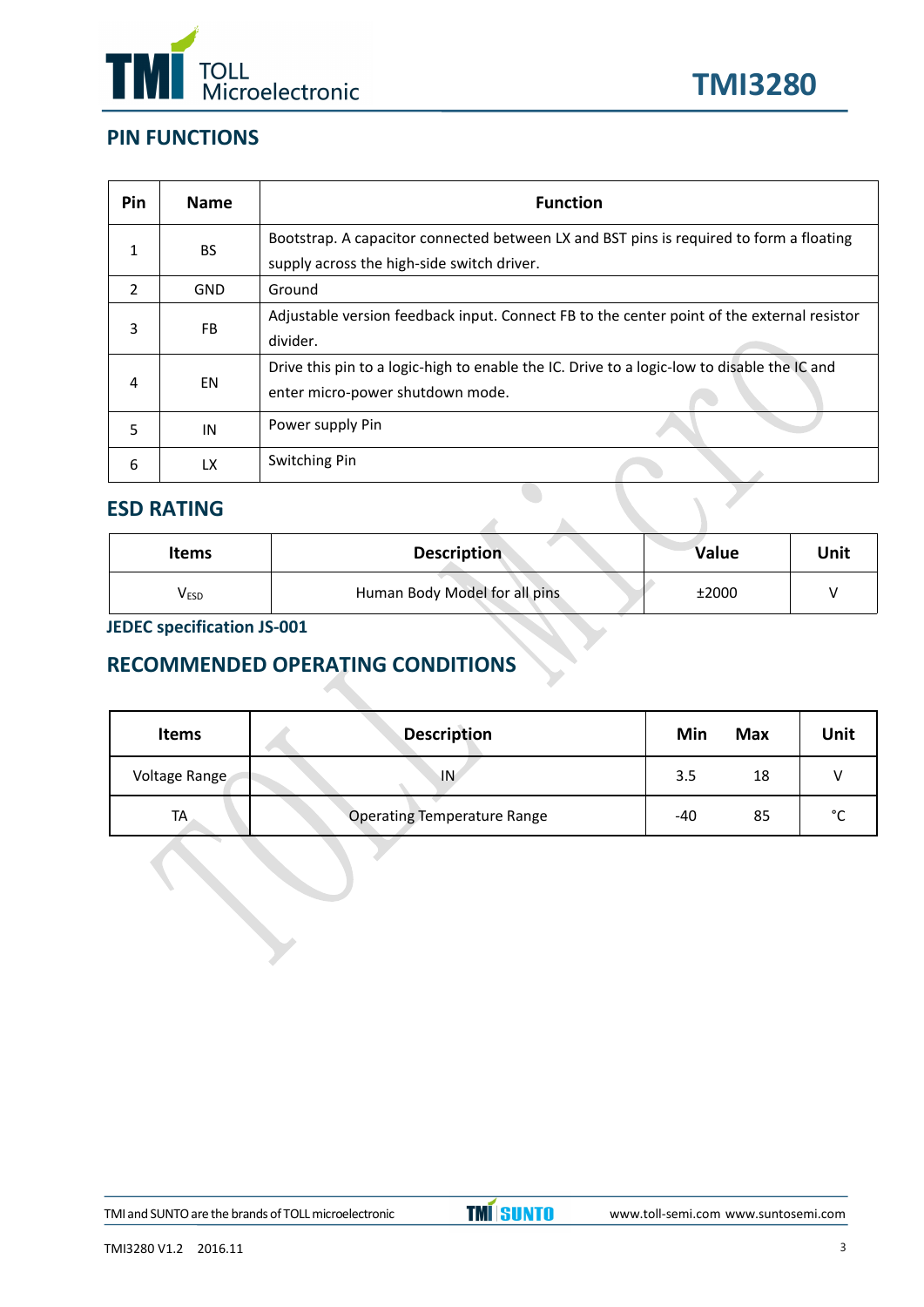

## **ELECTRICAL CHARACTERISTICS (Note 3)**

#### $(V_{IN} = 12V, V_{OUT} = 5V, T_A = 25°C, unless otherwise noted.)$

| Parameter                        | <b>Conditions</b>                            | Min   | <b>Typ</b> | <b>Max</b> | <b>Unit</b>  |
|----------------------------------|----------------------------------------------|-------|------------|------------|--------------|
| Input Voltage Range              |                                              | 3.5   |            | 18         | $\vee$       |
| Threshold<br><b>OVP</b>          |                                              |       | 19         |            | $\vee$       |
| UVLO Threshold                   |                                              | 3.0   |            |            | $\vee$       |
| Supply Current in Operation      | $V_{EN} = 2.0 V, V_{FB} = 1.1 V$             |       | 0.4        | 0.6        | mA           |
| Supply Current in Shutdown       | $V_{EN}$ =0 or EN = GND                      |       | 1          |            | uA           |
| Regulated Feedback Voltage       | $T_A = 25^{\circ}C, 3.5V \le V_{IN} \le 18V$ | 0.588 | 0.6        | 0.612      | $\vee$       |
| High-Side Switch On-Resistance   |                                              |       | 120        |            | $m \Omega$   |
| Low-Side Switch On-Resistance    |                                              |       | 80         |            | m $\Omega$   |
| High-Side Switch Leakage Current | $V_{EN} = 0V$ , $V_{LX} = 0V$                |       | 0          | 10         | uA           |
| Upper Switch Current Limit       | Minimum Duty Cycle                           | 2.5   |            |            | Α            |
| <b>Oscillation Frequency</b>     |                                              |       | 600        |            | <b>KHz</b>   |
| Maximum Duty Cycle               | $V_{FB} = 0.6V$                              |       | 96         |            | %            |
| Minimum On-Time                  |                                              |       | 60         |            | nS           |
| Thermal Shutdown                 |                                              |       | 160        |            | $^{\circ}$ C |

**Note 1: Absolute Maximum Ratings are those values beyond which the life ofa device may be impaired.**

**Note 2: T**<sub>*J*</sub> is calculated from the ambient temperature  $T_A$  and power dissipation  $P_D$ **according to the following formula:**  $T_J = T_A + (P_D)$  **x** (250°C/W).

**Note 3: 100% production test at +25°C. Specifications over the temperature range are guaranteed bydesign and characterization.**

**Note 4: Dynamic supply current is higher due to the gate charge being delivered at the switching frequency**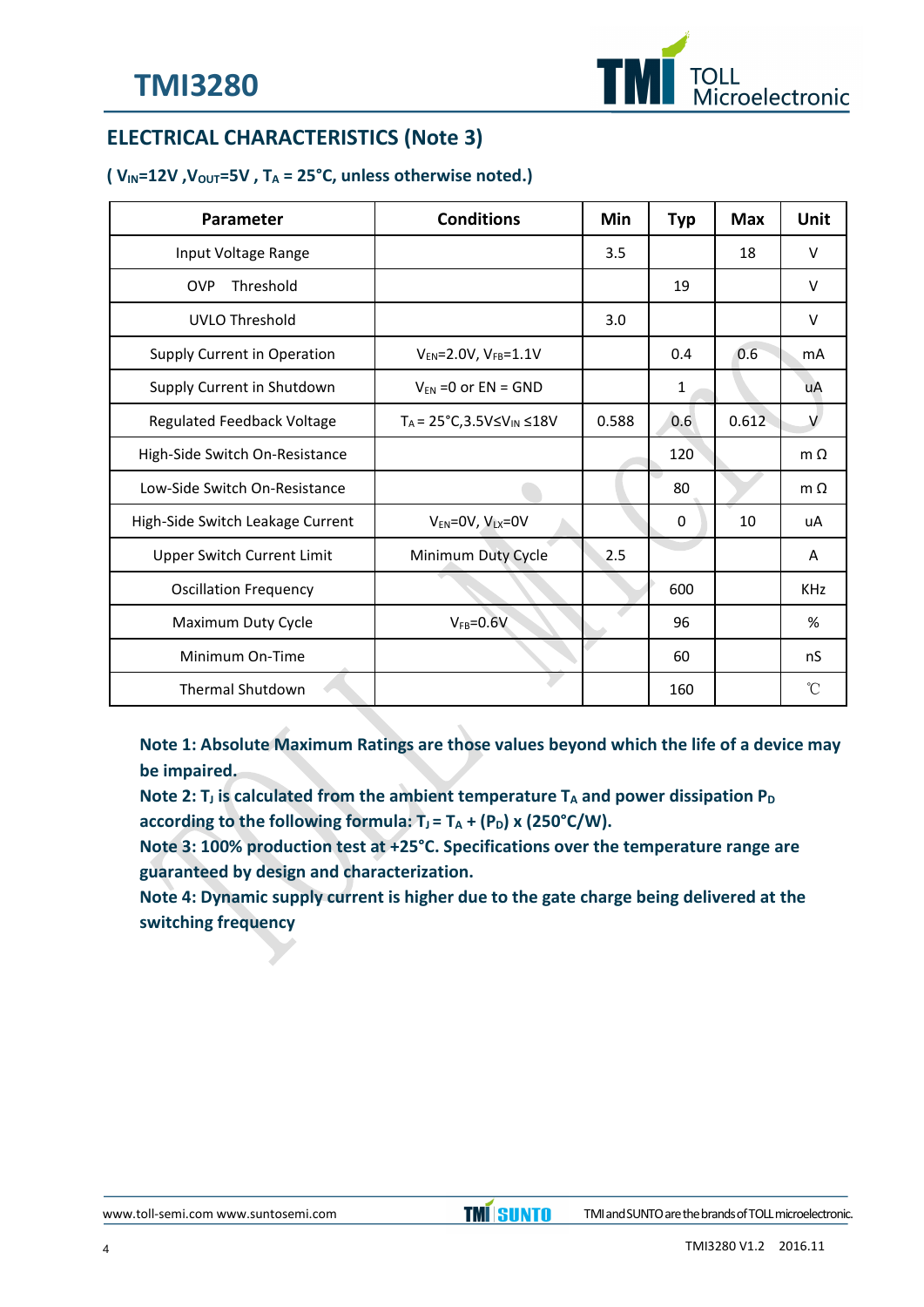

## **FUNCTIONAL DESCRIPTION**

#### **Internal Regulator**

The TMI3280 is a current mode step down DC/DC converter that provides excellent transient response with no extra external compensation components. This device contains an internal, low resistance, high voltage power MOSFET, and operates at a high 600K operating frequency to ensure a compact, high efficiency design with excellent AC and DC performance.

#### **Error Amplifier**

The error amplifier compares the FB pin voltage with the internal FB reference (VFB) and outputs a current proportional to the difference between the two. This output current is then used to charge or discharge the internal compensation network to form the COMP voltage, which is used to control the power MOSFET current. The optimized internal compensation network minimizes the external component counts and simplifies the control loop design.

#### **Internal Soft-Start**

The soft-start is implemented to prevent the converter output voltage from overshooting during startup. When the chip starts, the internal circuitry generates a soft-start voltage (SS) ramping up from 0V to 0.6V. When it is lower than the internal reference (REF), SS overrides REF so the error amplifier uses SS as the reference. When SS is higher than REF, REF regains control. The SS time is internally fixed to 1ms.

#### **Over-Current-Protection and Hiccup**

The TMI3280 has cycle-by-cycle over current limit when the inductor current peak value exceeds the set current limit threshold. Meanwhile, output voltage starts to drop until FB is below the Under-Voltage (UV) threshold, typically 30% below the reference. Once a UV is triggered, the TMI3280 enters hiccup mode to periodically restart the part. This protection mode is especially useful when the output is dead-short to ground. The average short circuit current is greatly reduced to alleviate the thermal issue and to protect the regulator. The TMI3280 exits the hiccup mode once the over current condition is removed.

#### **Startup and Shutdown**

If both VIN and EN are higher than their appropriate thresholds, the chip starts. The reference block starts first, generating stable reference voltage and currents, and then the internal regulator is enabled. The regulator provides stable supply for the remaining circuitries. Three events can shut down the chip: EN low, VIN low and thermal shutdown. In the shutdown procedure, the signaling path is first blocked to avoid any fault triggering. The COMP voltage and the internal supply rail are then pulled down. The floating driver is not subject to this shutdown command.

TMI and SUNTO are the brands of TOLL microelectronic **TMISUNTO** TMI3280 V1.2 2016.11 [www.toll-semi.com](http://www.toll-semi.com) www.suntosemi.com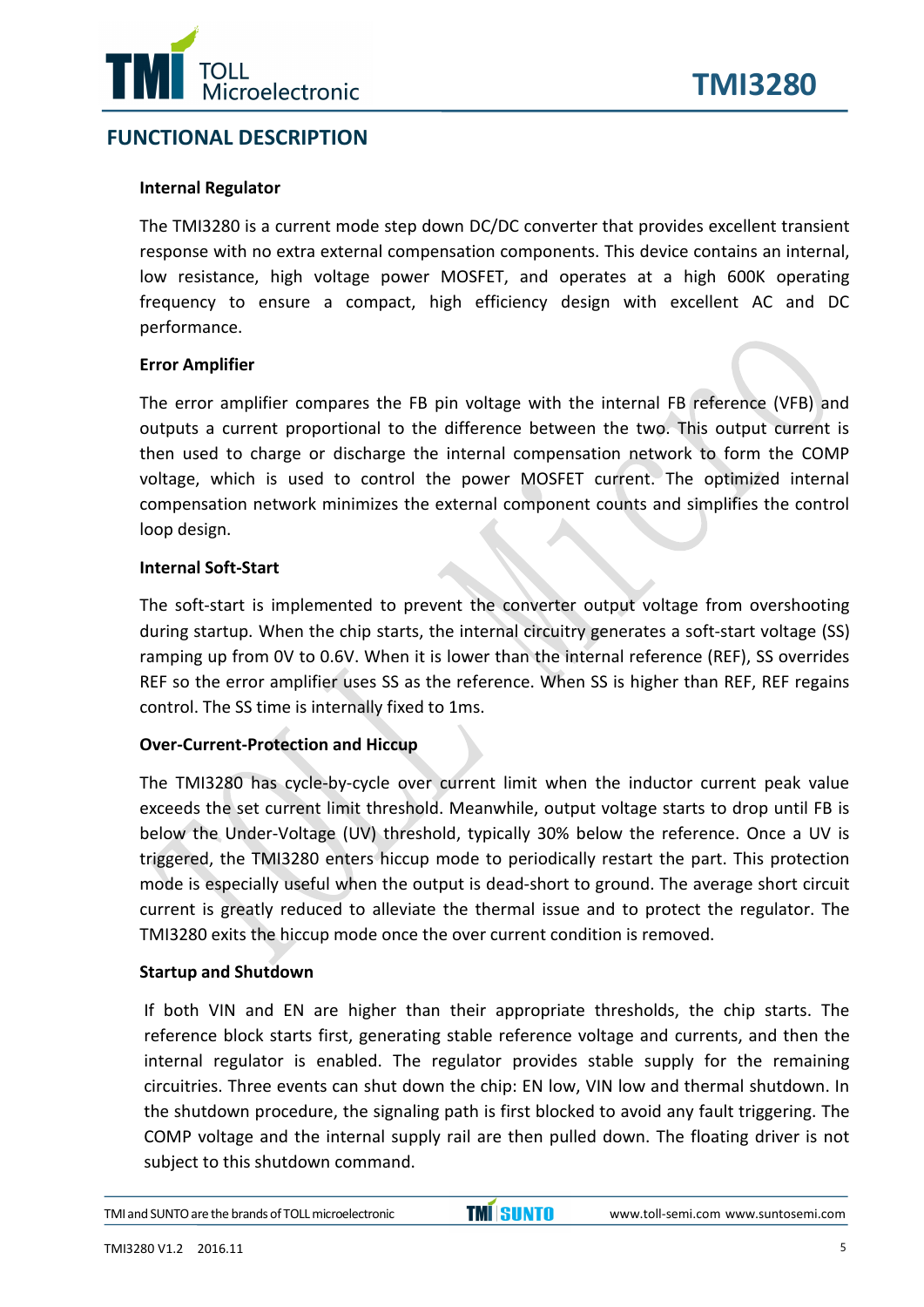



## **FUNCTIONAL BLOCK DIAGRAM**



Figure 2. TMI3280 Block Diagram

### **APPLICATION INFORMATION**

#### **Setting the Output Voltage**

The external resistor divider is used to set the output voltage (see Typical Application on page 1). The feedback resistor R1 also sets the feedback loop bandwidth with the internal compensation capacitor. Choose R1 to be around 51kΩ for optimal transient response. R2 is then given by:

$$
R_2 = \frac{R_1}{\sum_{i=1}^{R_1} R_2}
$$

| Vout  | $R1(K\Omega)$ | $R2(K\Omega)$ |
|-------|---------------|---------------|
| 5.1V  | 51            | 6.8           |
| 3.3V  | 51            | 11.3          |
| 1.8V  | 51            | 25.5          |
| 1.55V | 51            | 33            |
| 1.25V | 51            | 47            |
| 1.20V | 51            | 51            |
| 1.05V | 33            | 47            |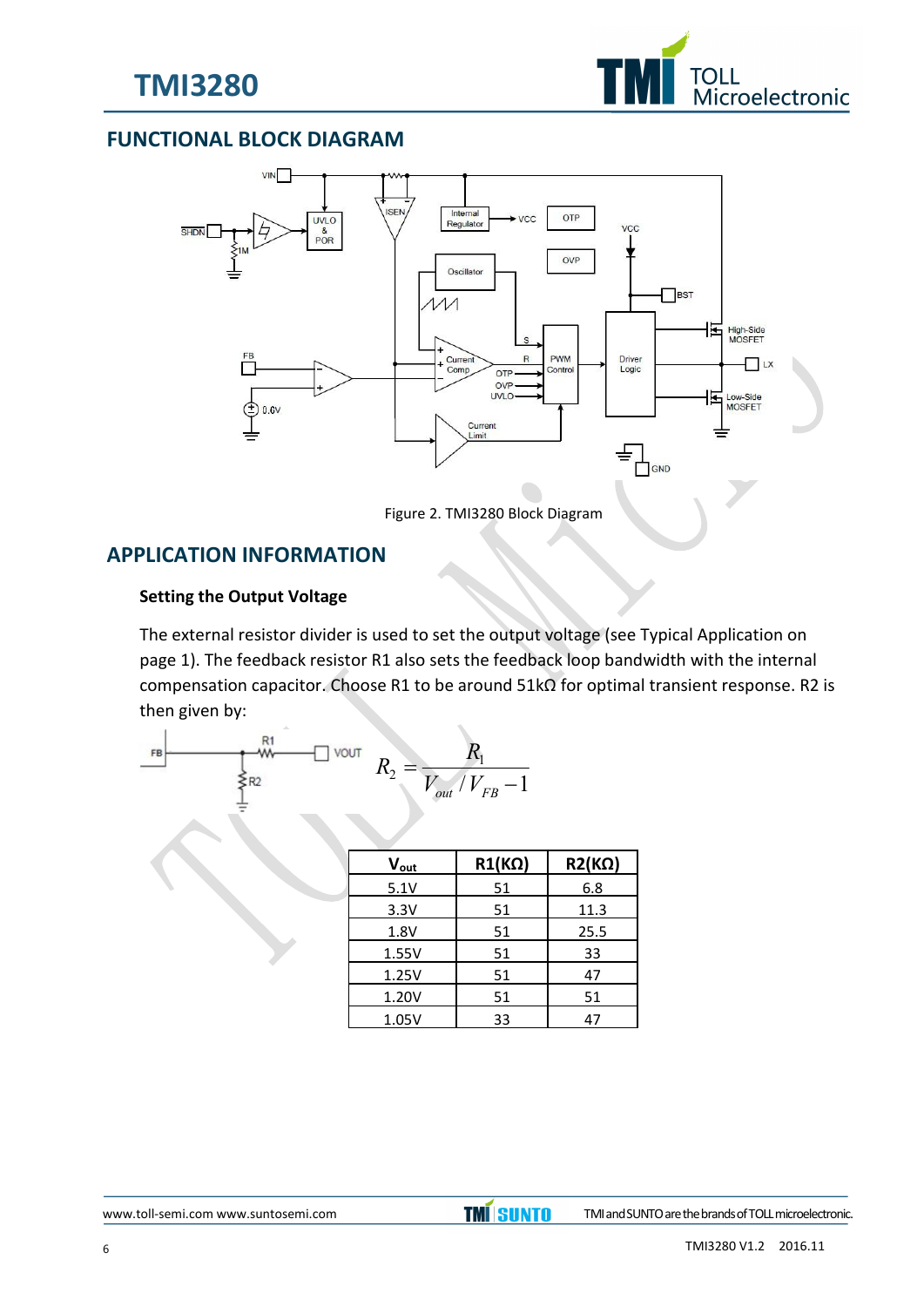

**TMI3280**

#### **Selecting the Inductor**

A 4.7μH to 22μH inductor with a DC current rating of at least 25% percent higher than the maximum load current is recommended for most applications. For highest efficiency, the inductor DC resistance should be less than 15mΩ. For most designs, the inductance value can be derived from the following equation.

$$
L = \frac{V_{out} \times (V_{in} - V_{out})}{V_{in} \times \Delta I_L \times f_{OSC}}
$$

Where ΔIL is the inductor ripple current. Choose inductor ripple current to be approximately 30% if the maximum load current, 2A. The maximum inductor peak current is:

$$
I_{L(MAX)} = I_{LOAD} + \frac{\Delta I_L}{2}
$$

Under light load conditions below 100mA, larger inductance is recommended for improved efficiency.

#### **Setting the Output Capacitor**

The output capacitor (C2) is required to maintain the DC output voltage. Ceramic, tantalum, or low ESR electrolytic capacitors are recommended. Low ESR capacitors are preferred to keep the output voltage ripple low. The output voltage ripple can be estimated by:

$$
\Delta V_{OUT} = \frac{V_{OUT}}{f_S \times L} \times \left[1 - \frac{V_{OUT}}{V_{IN}}\right] \times \left[R_{ESR} + \frac{1}{8 \times f_S \times C_2}\right]
$$

Where L is the inductor value and RESR is the equivalent series resistance (ESR) value of the output capacitor. In the case of ceramic capacitors, the impedance at the switching frequency is dominated by the capacitance. The output voltage ripple is mainly caused by the capacitance. For simplification, the output voltage ripple can be estimated by:

$$
\Delta V_{OUT} = \frac{V_{OUT}}{8 \times f_s^2 \times L \times C_2} \times \left[1 - \frac{V_{OUT}}{V_{IN}}\right]
$$

In the case of tantalum or electrolytic capacitors, the ESR dominates the impedance at the switching frequency. For simplification, the output ripple can be approximated to:

$$
\Delta V_{OUT} = \frac{V_{OUT}}{f_S \times L} \times \left[1 - \frac{V_{OUT}}{V_{IN}}\right] \times R_{ESR}
$$

The characteristics of the output capacitor also affect the stability of the regulation system. The TMI3280 can be optimized for a wide range of capacitance and ESR values.

### **PCB Layout Guide**

PCB layout is very important to achieve stable operation. It is highly recommended to duplicate EVB layout for optimum performance. If change is necessary, please follow these guidelines and take Figure 4 for reference.

TMI and SUNTO are the brands of TOLL microelectronic **TMI** SUNTO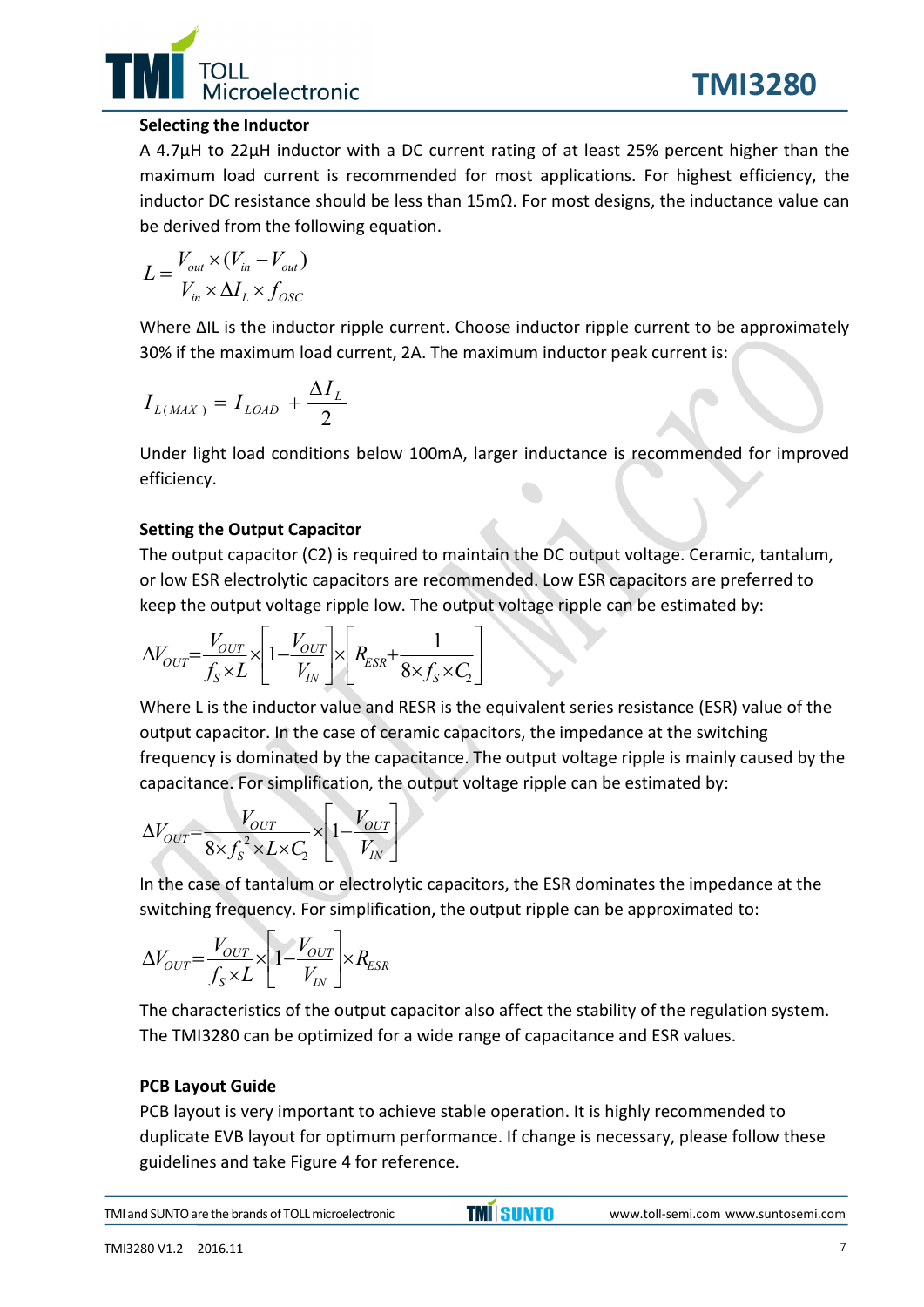# **TMI3280**



1) Keep the path of switching current short and minimize the loop area formed by Input capacitor, high-side MOSFET and low-side MOSFET.

2) Bypass ceramic capacitors are suggested to be put close to the Vin Pin.

3) Ensure all feedback connections are short and direct. Place the feedback resistors and compensation components as close to the chip as possible.

4) VOUT, LX away from sensitive analog areas such as FB.

5) Connect IN, LX, and especially GND respectively to a large copper area to cool the chip to improve thermal performance and long-term reliability.